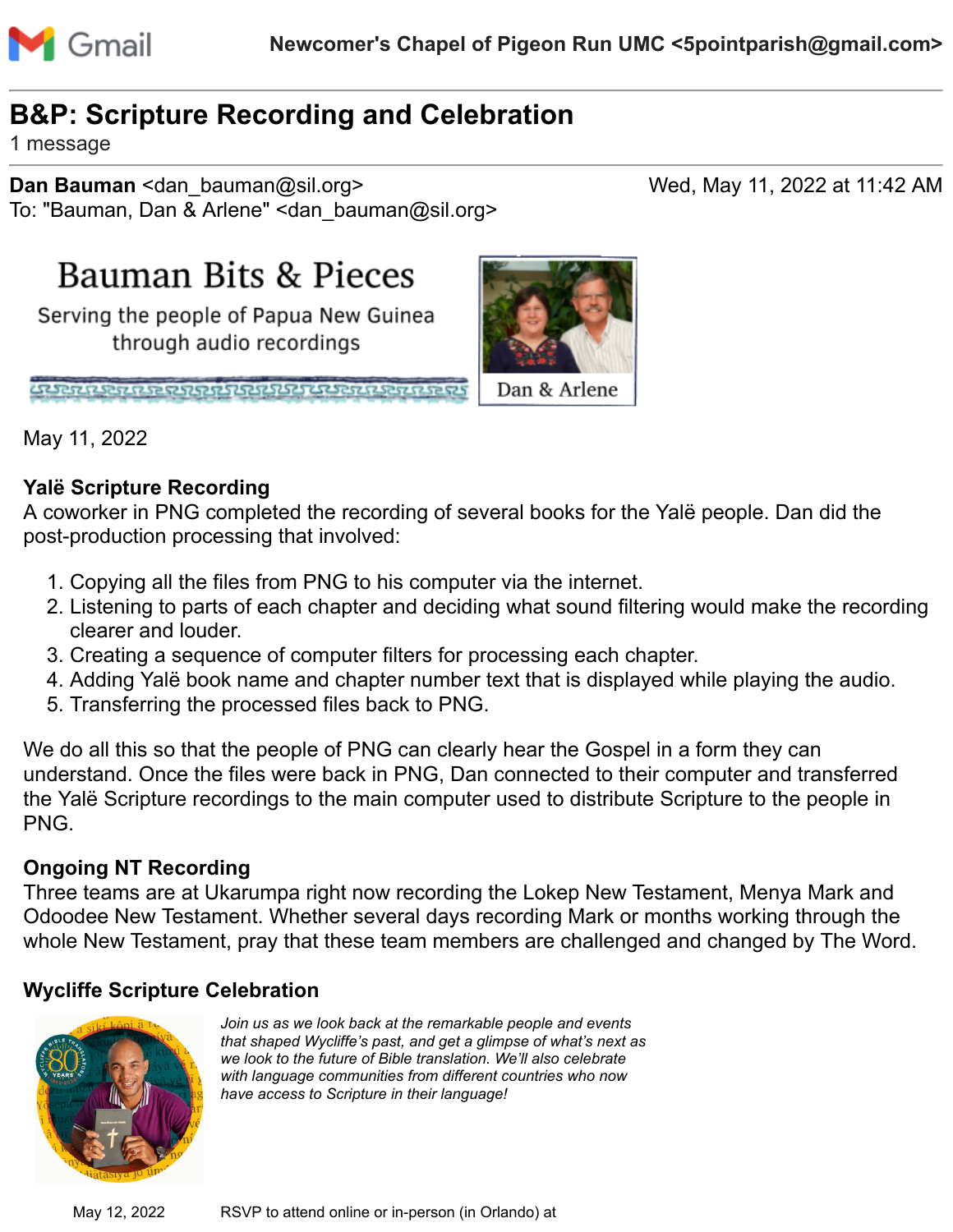### **Praise for**

- The completion of the Yalë Scripture recordings.
- Technology that makes all this possible.
- Dedicated workers who serve to get God's Word to the people.

# **Pray for**

- Alertness and accuracy as each person does their part in the recording sessions; reading, checking, recording and editing.
- Health, strength and rest during the days and weeks of recording.

# **If you would like to partner in our Wycliffe ministry:**

Visit our web page: <https://www.wycliffe.org/partner/Dan-Arlene-Bauman>

### **Checks:**

Checks can be made payable to "Wycliffe Bible Translators USA". Include a separate note saying "Preference for the Wycliffe ministry of Dan & Arlene Bauman, #232429". These gifts are taxdeductible.

### **Mail to:**

Wycliffe Bible Translators P.O. Box 628200 Orlando, FL 32862-8200

To unsubscribe from our mailing list click here: [Unsubscribe](mailto:dan_bauman@sil.org?subject=REMOVE%20from%20Bauman%20Bits%20and%20Pieces%20email%20list&body=It%20helps%20us%20if%20you%20provide%20the%20following%20information.%0D%0AName:%0D%0AEmail:)

# **What is it?**